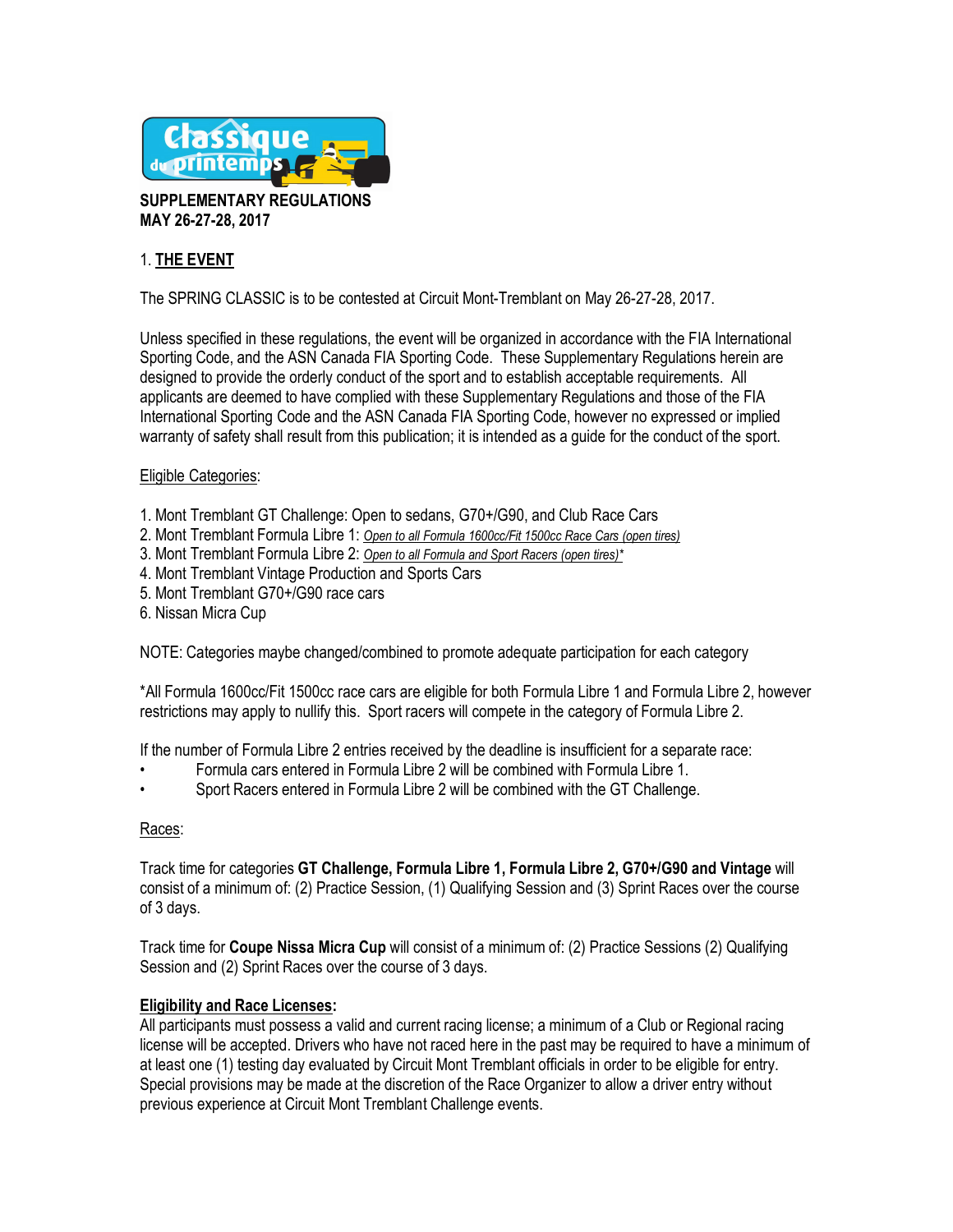## 2. **ORGANIZATION**

The event is organized in accordance with the FIA International Sporting Code, and the ASN Canada FIA Sporting Code., unless otherwise stated in these Supplementary Regulations.

The organizers may amend these supplementary regulations at any time for reason of safety and force majeure or cancel or postpone the event or part thereof, as circumstances dictate.

The competitors concerned will be informed of such amendments either by circulars delivered to them or by posting or at compulsory driver's meetings. These modifications shall have the same authority as these Supplementary Regulations

# **COMPULSORY DRIVERS MEETING-MAY 27 AT THE CONTROL TOWER (CONSULT THE EVENT SCHEDULE FOR YOUR TIME)**

**The official notice board is located near the control tower.** Entrants and drivers' meetings will be held at the discretion of the Clerk of the Course. Notices of such meetings will be posted on the official notice board. Failure to attend will subject the offending driver/entrant to possible exclusion.

Any additional instructions published by the organizers shall be deemed to be an appendix to and shall have the same force and validity as these regulations. Such instructions will be posted on the official notice board and/or announced at drivers' meetings.

## 3. **TRACK**

The races will be held at Le Circuit Mont-Tremblant, a lap of which is 4.42 km, 2.65 miles. The running direction will be clockwise. The distance of each race and the times of the practices and race will be announced in the official schedule of the event.

### 4. **ENTRIES**

In submitting an entry for one of the races, a competitor agrees to be bound by these regulations. The organizer reserves the right to refuse any entry without giving any reasons. **Registration for entry CLOSES MAY 19, 2017. No entries will be accepted after this date.**

### **5. COST**

A**) Entry fee: \$ 495.00** per competitor / per event. – Accepted payment: credit card, cheque or money order must accompany the entry form and payable to: **C.M.T. Events 2002 Inc.**

B) Each entry will permit 1 driver and 4 crew members. Cost for additional crew pass is \$50.00 for 3 days.

C) **Optional Test Day: \$ 375.00** per competitor who enter and participate in the Spring Classic (no refund). For those not entered or participating in the Spring Classic the cost is **\$ 750.00** per driver. Club Circuit Mont Tremblant Members test free of charge.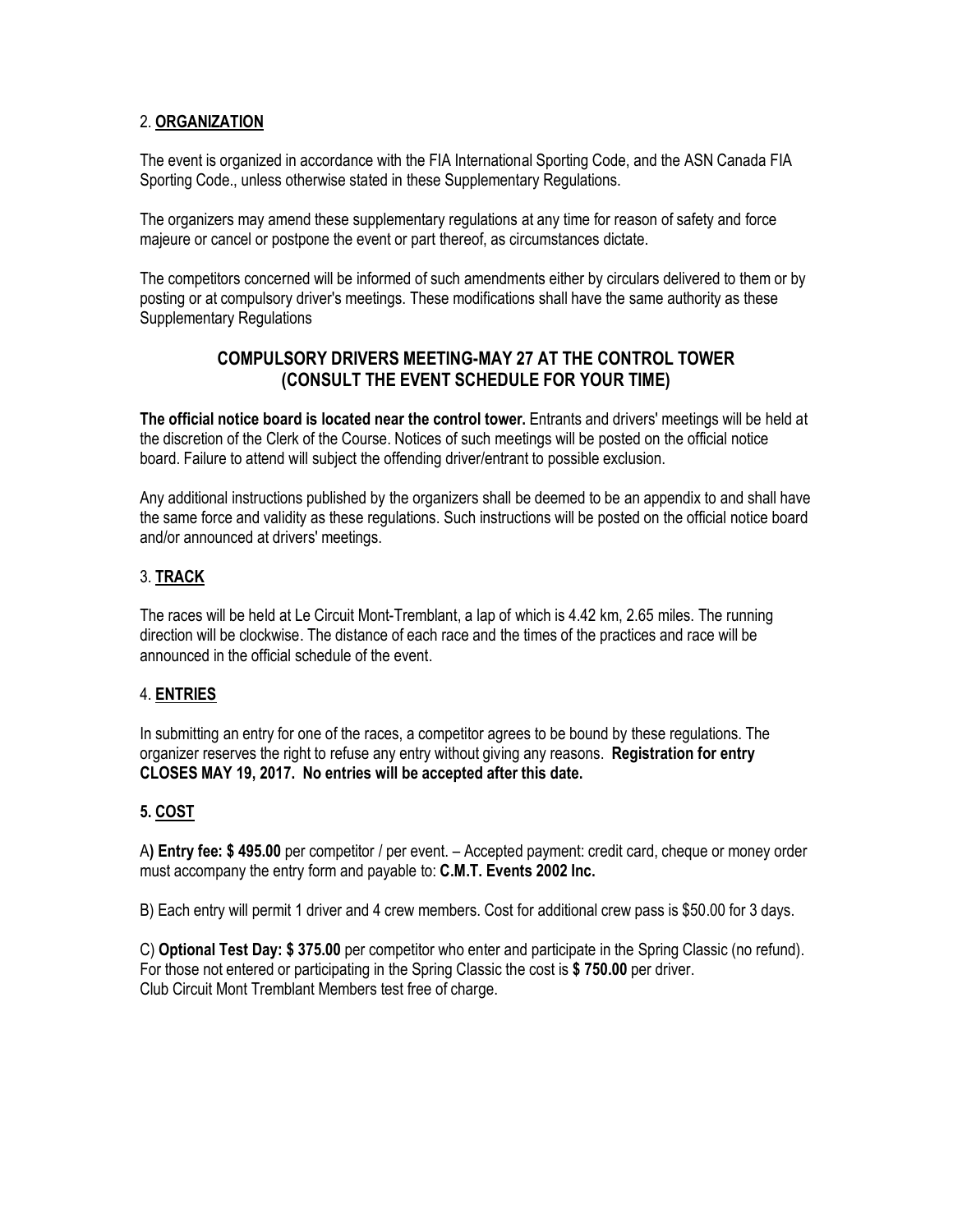## 6. **PADDOCK AND PARKING**

Paddock space is limited. An area will be reserved in the paddock (P1) for each race car. The only vehicles allowed in (P1) will be the trailer and the tow vehicle provided the (tow vehicle) fits within your allotted space.

Motorhomes are not permitted in the paddock (P1). Competitors using a motorhome as a tow vehicle will be permitted to drop off and unhook the trailer in the paddock (P1) and then move the motorhome to the designated camping area in (P2)

**Toterhomes** will be allowed in the paddock (P1) for a \$ 200.00 fee provided it is the tow vehicle and paid in advance with the application. **Toterhomes** not pre-registered/paid with application: \$ 300.00 at the registration office (provided space in the paddock is available).

Official Race Series Motorhome will be permitted in the (P1) Paddock provided it is registered in advance and at a fee of \$ 500.00.

General camping is permitted for motorhomes and/or campers in (P2) for a \$ 100.00 fee (no services).

All teams, including drivers and crew, will receive (P2) parking passes.

Limits to the acceptable paddock space, awnings and/or tents size permitted for one & two car entrants will be established and enforced. Entrants with oversized awnings are encouraged and may be obliged to partner with other competitors in order to maximize their requested paddock space. Entrants will not be permitted to extend their awning if it exceeds their allotted space.



**All competitors are required to comply with directions given by paddock Marshalls**.

Excessive speed in the paddock and/or failure of drivers and crews to obey the paddock Marshall's instructions may result in exclusion**.** 

It is strictly forbidden to dispose of motor oil anywhere in the paddocks. Specially marked containers will be available for that purpose. Any breach of this regulation will be punishable by a fine and/or exclusion from Circuit Mont Tremblant property at the discretion of the organizers. It is forbidden to leave tires on the property.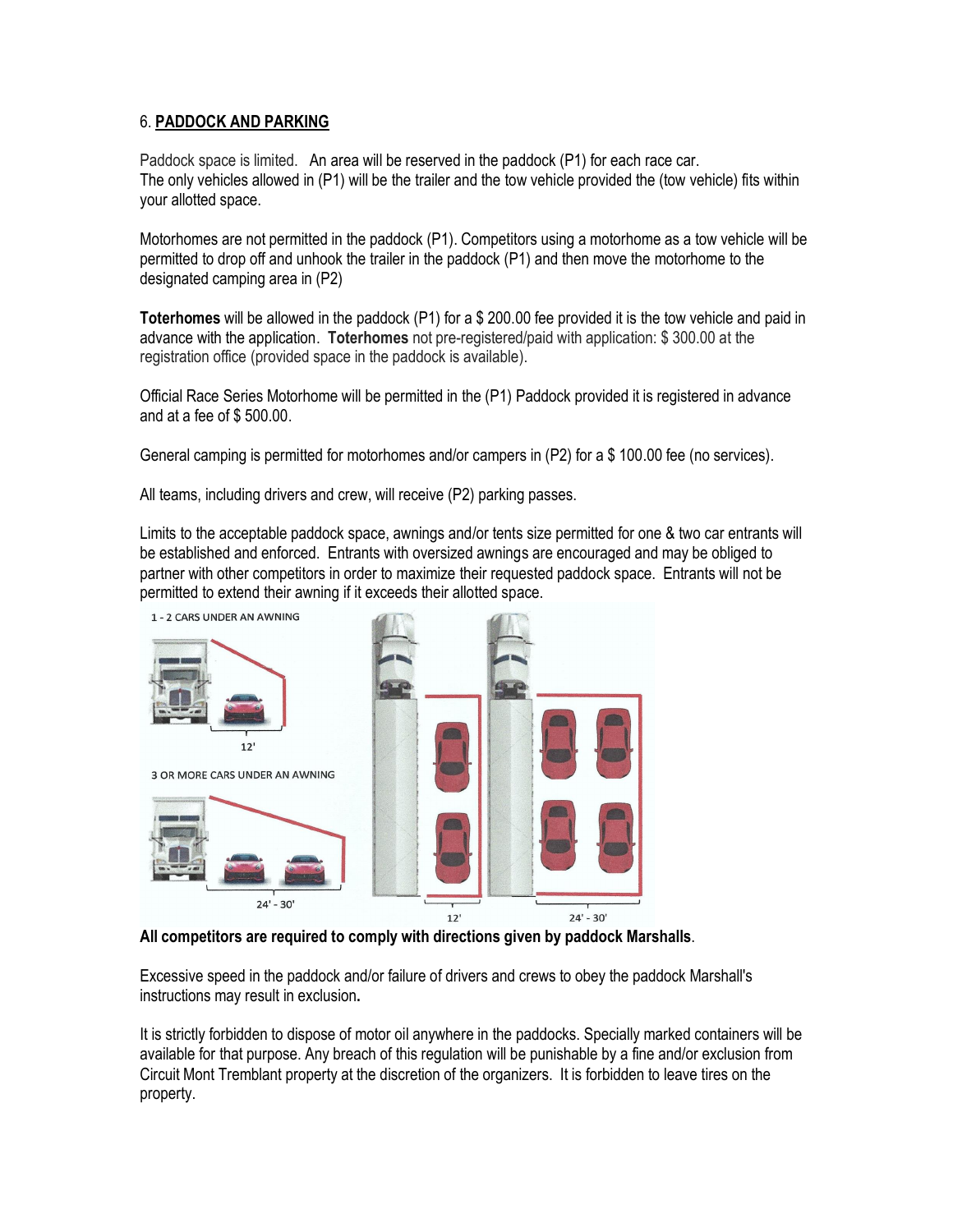# 7. **PITS**

Drivers and crew members with proper credentials will only be allowed in the pit area during their own practice, qualifying and race. Regulations concerning the behavior of crew members in the pit area will be strictly implemented.

A black flag with an orange circle (meat ball) could be shown at corner 8. A driver receiving this warning must enter the pit lane immediately without completing another lap.

Competitors and crew members must comply with the applicable clothing regulation. Long pants and closed shoes are required in the pit lane area.

Children under 16 years of age will not be permitted in the pit lane area.

It is forbidden to smoke in pit lane area.

### 8. **MISCELLANEOUS PROVISIONS**

The entrant and driver shall bear the prime responsibility for compliance with all the rules and regulations by all persons listed on his entry form. Any misdemeanor of a driver while acting as an entrant's representative shall not absolve the entrant from responsibility, and both entrant and driver shall face a possible penalty.

During a competition, the responsibility of any other person working on an entered car shall not be absolved because of the responsibility assumed by the entrant or his representative.

The fact that a person has accepted or is wearing a pass issued to an entrant will be deemed to identify the person concerned with a particular entry and to imply that he must comply with the regulations. Sale and/or distribution of any product is strictly forbidden. Hospitality structures and food services are forbidden in the paddock unless authorized by the management of Circuit Mont Tremblant.

Animals are forbidden anywhere at the Circuit Mont-Tremblant.

Competitors are expected to observe the quiet hours 20h00 – 08h00. No running of engines prior to 08:00h and after 17h00.

### 9. **INSURANCE**

All participants are covered by third party liability insurance.

### 10.**ELIGIBILITY OF CARS**

All competitors attest that their car(s) comply with the general competition rules and safety specifications for competition in accordance with the FIA International Sporting Code, and the ASN Canada FIA Sporting Code. Vehicles may be subject to inspection at anytime by a designated Circuit Mont Tremblant Official. Circuit Mont Tremblant reserves the right to exclude any vehicle from participation that it deems, inappropriate or unsafe, or does not meet acceptable standards.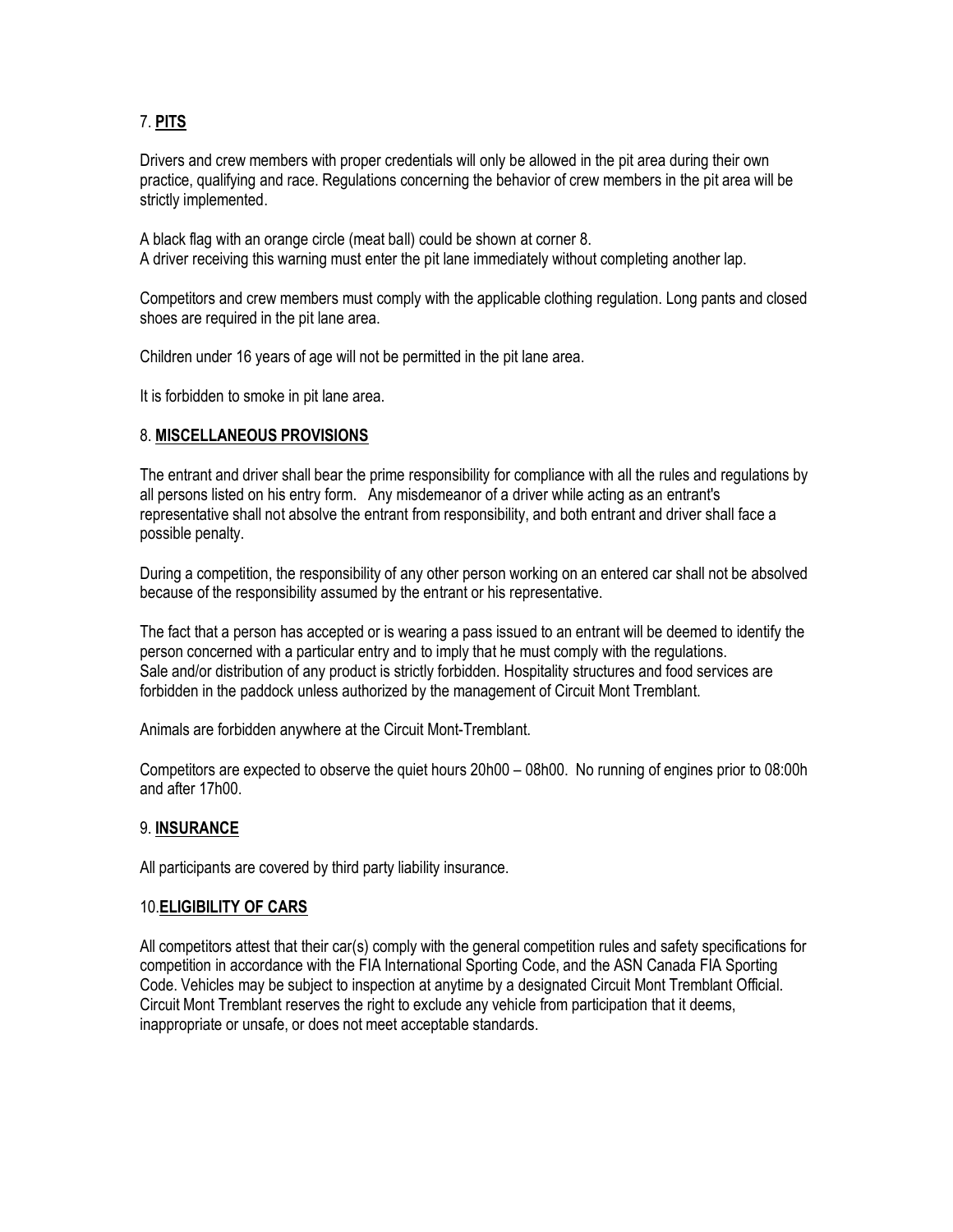## 11.**IDENTIFICATION ON CARS**

It is the responsibility of the competitors to insure that their car numbers can easily be read by the timing personnel, the organizers can demand that these numbers be altered if their visibility is not clear.

## 12. **EXTERNAL CAMERA**

**Sedans** – No externally mounted cameras are permitted. Cameras must be mounted inside the car.

**Open Cockpit** – Externally mounted cameras must be mechanically attached (no magnets) and have a secondary back up, mechanically tethered to the chassis.

13. **REMOTE CONTROLLED UAV/DRONE** – The use of Unmanned Aerial Vehicles (UAV), also known as drones for any purpose whatsoever is prohibited on Circuit Mont Tremblant property.

14. **USE OF IMAGES** – Competitors and on behalf of their crew and/or guests agree to use photo images and video footage taken at Circuit Mont Tremblant responsibly. Any images/footage taken is strictly for personal use only and not to be used for any commercial purposes. If images/footage includes imagery of an accident you must make such images/footage available to Circuit Mont Tremblant and agree NOT to post images/footage on any social media site including but not limited to You Tube, Facebook, Instagram, LinkedIn, Twitter, Flickr, Tumblr, Snapchat or any other similar site. If said images/footage should appear on such media the Competitor agrees to compensate Circuit Mont Tremblant accordingly.

## 15. **TIMING**

Circuit Mont Tremblant uses the AMB Trans-X260 transponder for accurate timing and scoring. It is therefore required that you provide us with your vehicle's transponder number when completing your application. Only cars with transponders will be able to be timed. **QUALIFYING**

- A) **GT CHALLENGE, FORMULA LIBRE 2, G70+/G90 and VINTAGE**. A qualifying session will determine the starting position for the first race. Starting position for all subsequent races will be determined by the finishing position of the previous race.
- B) **COUPE NISSAN MICRA CUP** The driver's fastest time during the qualifying session will determine the starting position for the race.
- C) **FORMULA LIBRE 1** A qualifying session will determine the starting position for the first race. For subsequent races, starting position will be determined by the driver's fastest lap of the previous race.
- D) Cars will be placed on the starting grid according to their fastest qualifying time. The pole position shall be to the right of the first row, second place shall be to the left of the first row, the third position shall be behind the pole and so forth.
- E) In the event that two or more drivers are unable to achieve any qualifying times, the driver who first arrives on false grid will be given priority.
- F) Competitors are reminded to use only the marked race surface. All off-track infraction will be reported and could result in a penalty.
- G) Cars not recording a qualifying time will be placed at the back of the gird.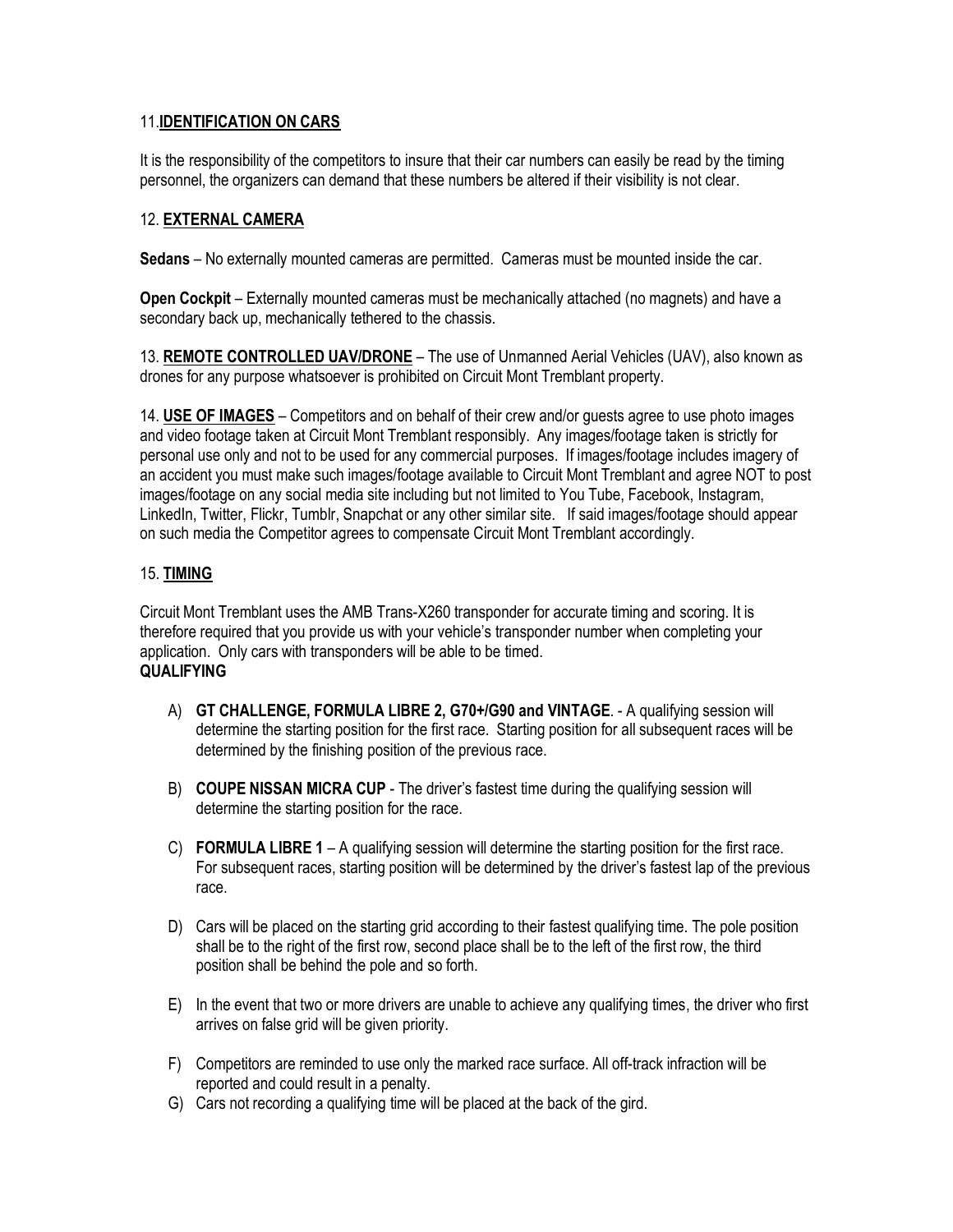## 16. **BRACKET CRITERIA: GT CHALLENGE CARS**

16.1 Based on recorded qualifying times at past "Mont Tremblant GT Challenge" events, GT cars will be classified by bracket times in groups as follows:

GT A: 1m, 39.999 or faster GT B: 1m, 40.000 or slower GT C: 1m, 45.000 pr slower GT D: 1m, 50.000 or slower GT E: 1m, 55:000 or slower GT F: 2m, 00.000 or slower

*At the discretion of Circuit Mont Tremblant bracket times maybe altered following Saturday practice/qualifying, to promote fairness and/or adequate participation for each class.*

16.2 Break-Outs:

During Qualifying: There will be no "break-out" times during Saturday qualifying. Cars will be classified by bracket group based on their official qualifying time recorded Saturday.

During a Race: A competitor will be permitted two (2) "BREAK OUTS" up to .200 of a second in their entered bracket class. Should a competitor "break out" of their bracket class two (2) or more times they will be classified in that faster bracket class for the result and shall start the next race from the last position of that new bracket group.

16.3 Reclassification: A competitor may change their class provided it is made to the clerk of the course prior to the qualifying session or the race. Competitors changing classes at the event shall start the next race from the last position of that bracket group.

16.4 In-car timing devices are prohibited.

### 17.**STARTS**

A) All races will have a rolling start.

B) Access to the false grid will be closed to cars 10 minutes before the published time of their practice session, qualifying and race.

C) Any vehicle not on the false grid at this time will not be allowed to enter the track or take part in the session or race.

### 18.**STOPPING OF A RACE**

In case of force majeure, the race may be stopped by decision of the Clerk of the Course.

#### 19.**FINISHING AND SCORING**

Results of qualifications and races will be posted on the official notice board.

### 20. **TROPHY PRESENTATION**